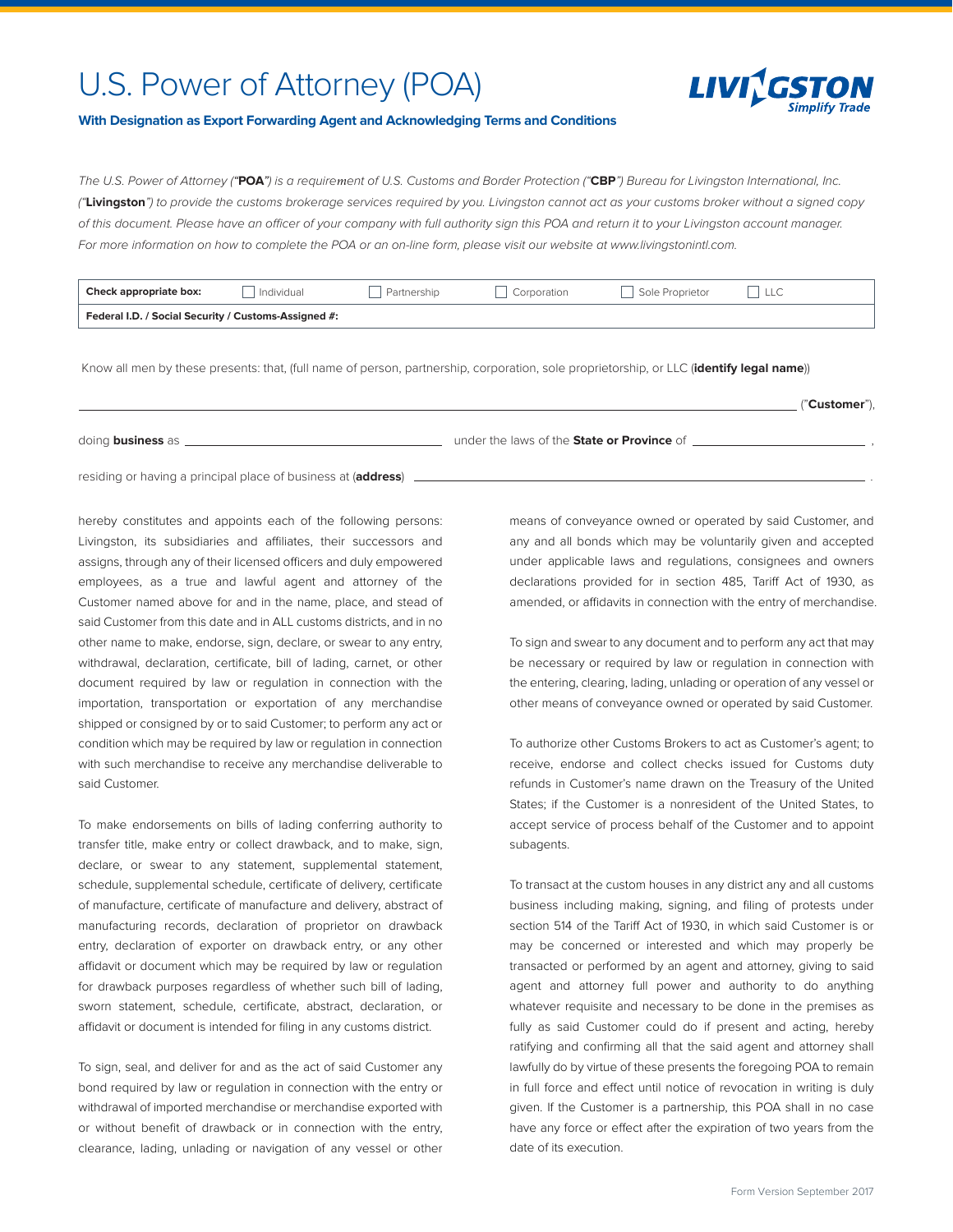

Pursuant to section 111.24 of the Customs Regulations, information relating to the business of the Customer is to be considered "confidential" unless waived by the Customer. To permit the facilitation of non-customs business at the offices of Livingston and its subsidiaries or affiliates, to the extent required, the Customer expressly waives confidential treatment of these records under this Agreement. Customer waives the requirement in section 111.36 of the Customs Regulations that Livingston transmit a copy of its bill for service directly to the importer, and authorizes Livingston to transmit its bill for services and copies of the Customs entry documents and related documents (CBP- 7501) or other documents used to make entry, commercial invoices, etc.) through Customer's forwarder. The information contained in these records will not be disclosed to parties other than Livingston and its subsidiaries or affiliates, except where required by regulation or where requested in writing by the Customer. No part of this POA or any other agreement forbids or prevents direct communication between the importer, or other party in interest and Livingston.

**Appointment as Forwarding Agent:** If Customer is using Livingston as Freight Forwarder, Customer authorizes Livingston to act for and in the name, place and stead of the Customer, within the territory as a true and lawful agent and attorney of the Customer for export control, U.S. Census Bureau reporting, and CBP purposes, and to prepare, sign, endorse and transmit any Electronic Export Information, or other export documents or records (i.e., export declaration, Automated Export System ("AES") filings, commercial invoices, bills of lading, insurance certificates, drafts and any other document) including those required to be filed with the U.S. Census Bureau, CBP, the Bureau of Industry and Security or any other U.S. Government agency, and to perform any other act that may be necessary for the completion of any export or transportation of any goods shipped or consigned by or to the Customer on Customer's behalf as may be required under law and regulation in the territory and to receive or ship goods on behalf of the Customer and appoint forwarding agents on Customer's behalf. The Customer hereby certifies that all statements and information contained in the documentation provided to Livingston and relating to exportation will be true and correct. Furthermore, Customer understands that civil and criminal penalties may be imposed for making false and fraudulent statements or for the violation of any United States laws or regulations on exportation.

Customer hereby agrees that this POA and all transactions hereunder shall be governed by Livingston's Service Terms and Conditions. By its signature hereto, Customer acknowledges receipt of the Service Terms and Conditions and Reasonable Care Notice and it agrees to be bound by same, as may be amended from time to time by Livingston through general notice posted on the web site: http://www.livingstonintl.com/service-terms/. Customer acknowledges that posting of notice of change on said website shall be sufficient notice of change to the Service Terms and Conditions to bind Customer.

If you are importer of record, payment to Livingston will not relieve you of liability for customs charges (duties, taxes or other debts owed CBP) in the event the charges are not paid by Livingston. Therefore, if you pay by check, customs charges may be paid with a separate check payable to the "U.S. Customs and Border Protection." which will be delivered to CBP by the broker. Importers who wish to utilize this procedure must contact our office in advance to arrange timely receipt of duty checks.

In witness whereof, the said **(company name)** 

has caused these presents to be sealed and signed.

**Signature:** 

**Name and Title: Date:**

**Sole signing officer:**